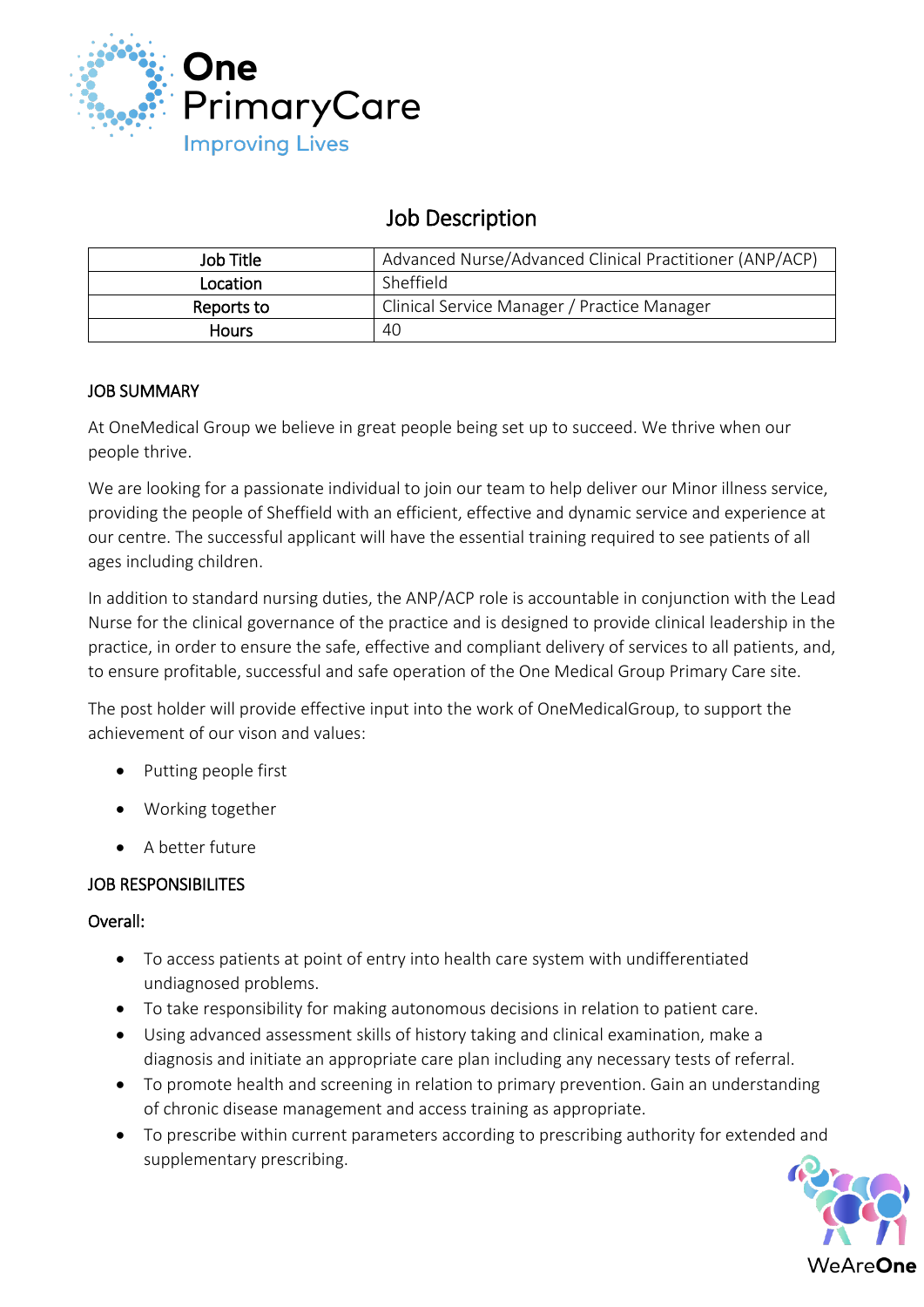

- To participate in the development and implementation of service/CCG guidelines and protocols.
- Provide expert nursing clinical advice to other nurses working in primary care.
- Provide support to the junior members of the team
- To embrace and support change within the workplace
- To provide teaching and assessment to others in the team
- Establish links with secondary care providers to help deliver changes in care pathways for NSF, NICE guidelines etc.
- Work with nursing and medical teams in providing a proactive management of patients with chronic disease according to local strategies.
- Attend training events to maintain professional development.
- Ensure confidentiality is maintained at all times as per Caldicott requirements

#### **Management**

- Take a lead role to provide high quality patient care.
- To support and provide teaching to the junior practitioners and nurse practitioners within the service.
- Take an active role in clinical governance, particularly clinical audit, guidelines and protocols.
- To assist in achieving the Key Performance Indicators required for the service.
- To assist in the preparation for the Care Quality Commission visits
- Contribute and access clinical supervision.
- Provide evidence of ongoing personal development through appraisal and review.
- Have an understanding of and access to OMG/CCG policies and infrastructure
- To be aware of and utilise risk management strategies (clinical and organisational)
- Attend practice meetings
- Liaise with the providers of care and agencies
- Set up and monitor developments in own practice.
- Maintain own registration and work within NMC code of professional conduct.

# Competencies

- Experience in minor illness and specifically in minor illness in a fast-paced walk-in environment
- Ability to see patients of all ages including children from birth.
- Experience in delivering teaching and education to others
- Ability to take charge of the service in the absence of the management team.
- Ability to effectively utilize conflict resolution skills
- Actively supports Clinical Governance
- Acts as a mentor and educator for other clinical staff as required
- Supports and participates in the clinical audit process on monthly basis
- Accurately use of using clinical systems software for audit

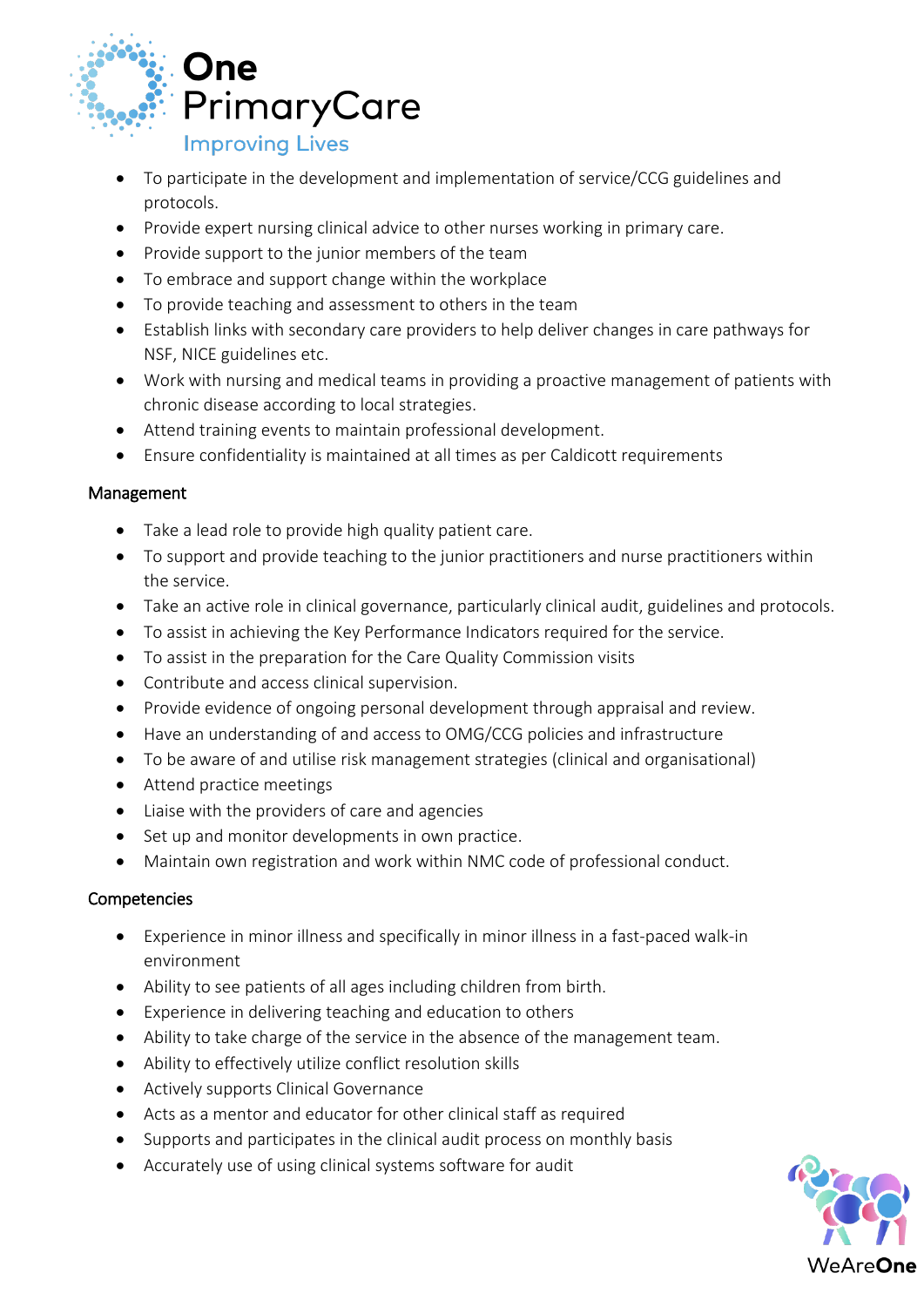

- Builds long lasting and effective relationships within the local healthcare economy
- Acts as an ambassador for the organisation
- Works productively in a high pressured environment
- Writes clearly, succinctly and correctly
- Adapts to the team and builds team spirit
- Embraces the One Medical Group Values in day to day work
- Proactively seeks to develop professional and clinical skills
- Operates within the agreed guidelines and requirements of both One Medical Group and the local health economy (including referral, prescribing)
- Understands NHS process/systems
- Strong communication skills. The ability to build relationships at all levels
- Highly motivated and enthusiastic with a 'can do' attitude
- A 'self-starter' with the ability to plan and organise workload effectively
- Creative, flexible and able to work in a time pressured environment **D** Excellent attention to detail
- Strong computer literacy

#### Communication

The post-holder should recognise the importance of effective communication within the team and will strive to:

- Communicate effectively with other team members and external suppliers
- Recognise people's needs for alternative methods of communication and respond accordingly
- Acknowledge concerns that are raised by patients and employees and report to the most relevant member of the team

# Equality and Diversity

The post-holder will support the equality, diversity and rights of patients, carers and colleagues to include:

- Acting in a way that recognises the importance of people's rights, interpreting them in a way that is consistent with OneMedicalGroup procedures and policies and current legislation.
- Respecting the privacy, dignity, needs and beliefs of patients, carers and colleagues.
- Behaving in a manner which is welcoming to and of the individual, is non-judgmental
- and respects their circumstances, feelings, priorities and rights.